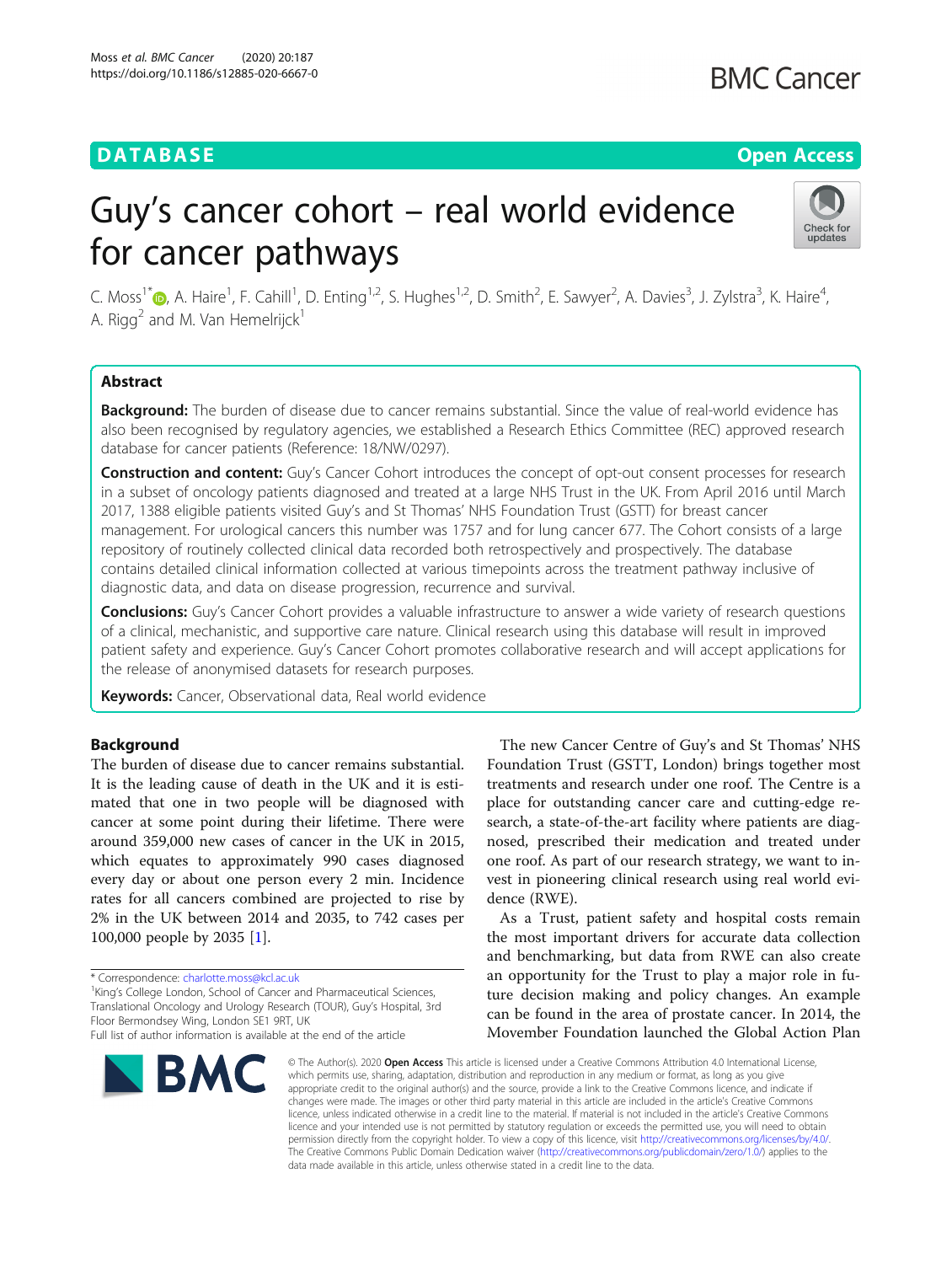Prostate Cancer Active Surveillance initiative (GAP3), which covers the largest centralized prostate cancer active surveillance database to date. Its primary goal is to create a global consensus with uniform guidelines on the selection and monitoring of men with low risk prostate cancer [[2](#page-5-0)]. It includes data on more than 13,000 prostate cancer men on active surveillance from 20 different centres across 12 different countries. The initiative will play a major role in the reassessment of the current guidelines for managing these patients. GSTT contributed data on 500 patients.

Since the value of RWE has also been recognised by regulatory agencies, we established a Research Ethics Committee (REC) approved research database for cancer patients (Reference: 18/NW/0297). Guy's Cancer Cohort provides a valuable infrastructure to answer a wide variety of research questions of a clinical, mechanistic, and supportive care nature. Clinical research using this database will result in improved patient safety and experience.

The set-up of the Guy's Cancer Cohort is supported through a variety of project-specific grants.

#### Construction and content

Patients are recruited at GSTT, London, UK. All patients over the age of 18 years are eligible following their first visit for a diagnosis of active new or recurrent cancer. Since Guy's Hospital is a referral centre, Guy's Cancer Cohort also includes patients from secondary and tertiary hospitals. Currently, Guy's Cancer Cohort focuses on our three most commonly treated tumour groups: breast, urology, and lung but will be rolled out to include all tumours types in due course. From April 2016 until March 2017, 1388 eligible patients visited GSTT for breast cancer management. For urological cancers this number was 1757 and for lung cancer 677.

Prior to their first appointment, all patients receive a letter or text message containing information about their clinical appointment. This package also contains an Information Governance approved NHS document that explains to patients how their routinely collected clinical data may be used for research in an anonymised fashion. Patients contacted via text message are able to follow a link to an electronic version of the documentation. The document explains the information we hold, how we keep it safe and accurate, and how it supports direct care. It also highlights how this information may support other medical purposes (e.g. medical research) and the patients' right to object to the use of their information for any purpose other than their direct care. If a patient does want to object, then information on how to do so is provided. However, no patient to date has opted out. We have conducted qualitative research on patient preferences regarding opt out consent in our

patient population  $[3]$  $[3]$ , and hence we expect this number to remain extremely low.

In addition to all prospectively collected routine clinical data, Guy's Cancer Cohort has ethical approval to utilise all routinely collected anonymised clinical information obtained prior to the date of initiation of Guy's Cancer Cohort – retrospectively dating back to 2005. Hence, if a person presents with a recurrent cancer, data on the first diagnosis will be available if this occurred in 2005 or later. All retrospective clinical data was routinely collected by the direct clinical care team and only anonymised data is included in the research database. To date, detailed clinical and follow-up information is available in the Guy's Cancer Cohort for  $\sim$  5150 breast patients and  $\sim$  14,000 urology patients.

All patients are eligible for participation in Guy's Cancer Cohort following their first appointment for an active new or recurrent cancer and hence no formal participant assessment will be required. Specific studies conducted using data from Guy's Cancer Cohort may have more detailed inclusion/exclusion criteria based on the research question asked, but this does not affect patients' eligibility for the overarching Guy's Cancer Cohort. Moreover, the accuracy of these criteria will be reviewed and appraised by an Access Committee prior to agreeing to release a specific dataset for research. To illustrate completeness of follow-up, Fig. [1](#page-2-0) below provides an overview for men with prostate cancer.

Within Guy's Cancer cohort, various clinical data is prospectively collected including demographics, tumour characteristics, treatment and imaging data. Clinical data is captured from electronic medical records, referral letters and annual reports for Public Health England (Fig. [2\)](#page-3-0).

Socio-demographic data includes sex, date of birth, age at diagnosis, highest level of education, postal code (to estimate the deprivation index), ethnicity, body mass index (BMI), WHO performance status, and any other relevant routinely collected anonymised data.

The following tumour characteristics are collected: TNM stage, grade, tumour diameter, number of tumours, histology and morphological codes and invasiveness, and any other clinical markers used to define tumour type and severity.

Treatment characteristics comprise data on type and timing of treatment given (e.g. intravesical instillations, systemic chemotherapy, radical cystectomy, radiotherapy or other treatments). For surgical patients specifically, we also collect the following pre-, peri- and postoperative data (Table [1](#page-3-0)).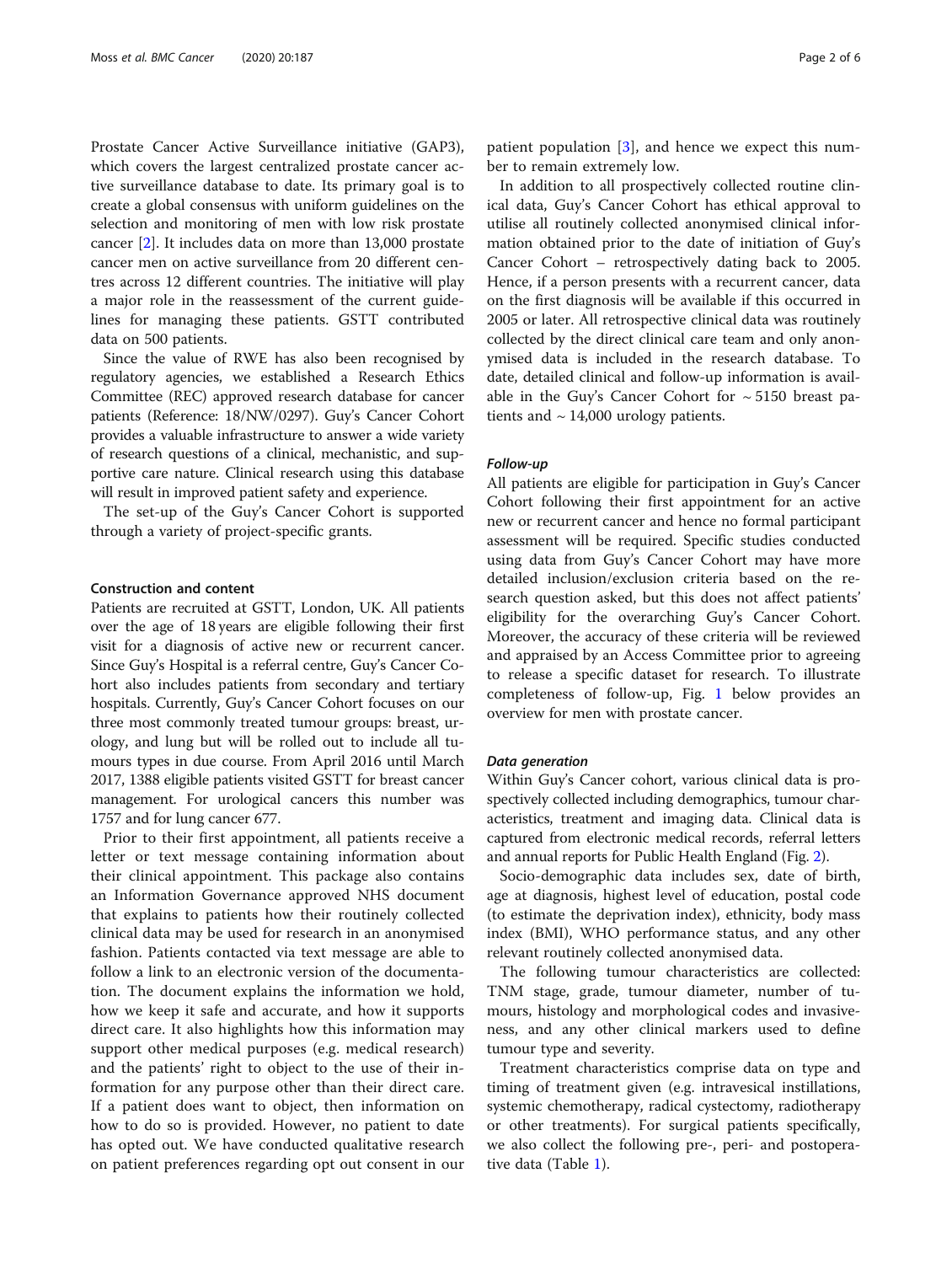<span id="page-2-0"></span>

Information on other comorbidities (as well as potential treatments) are also recorded as part of standard care using the Electronic Patient Records, provided their relevancy for informing cancer treatment choices.

Information on disease progression, recurrence and survival is collected annually by means of data linkages with Hospital Episode Statistics (HES), the Office for National Statistics (ONS) and electronic patient records.

An overview of the different software systems (e.g. Electronic Patient Record (EPR), Multi-Disciplinary Meetings (MDM), Patient Information Management System (PIMS), Picture Archiving and Communication System (PACS)) available at GSTT to collect patientspecific information is shown in Fig. 1. The routinely collected clinical data held within these various software systems is extracted by a centralised GSTT cancer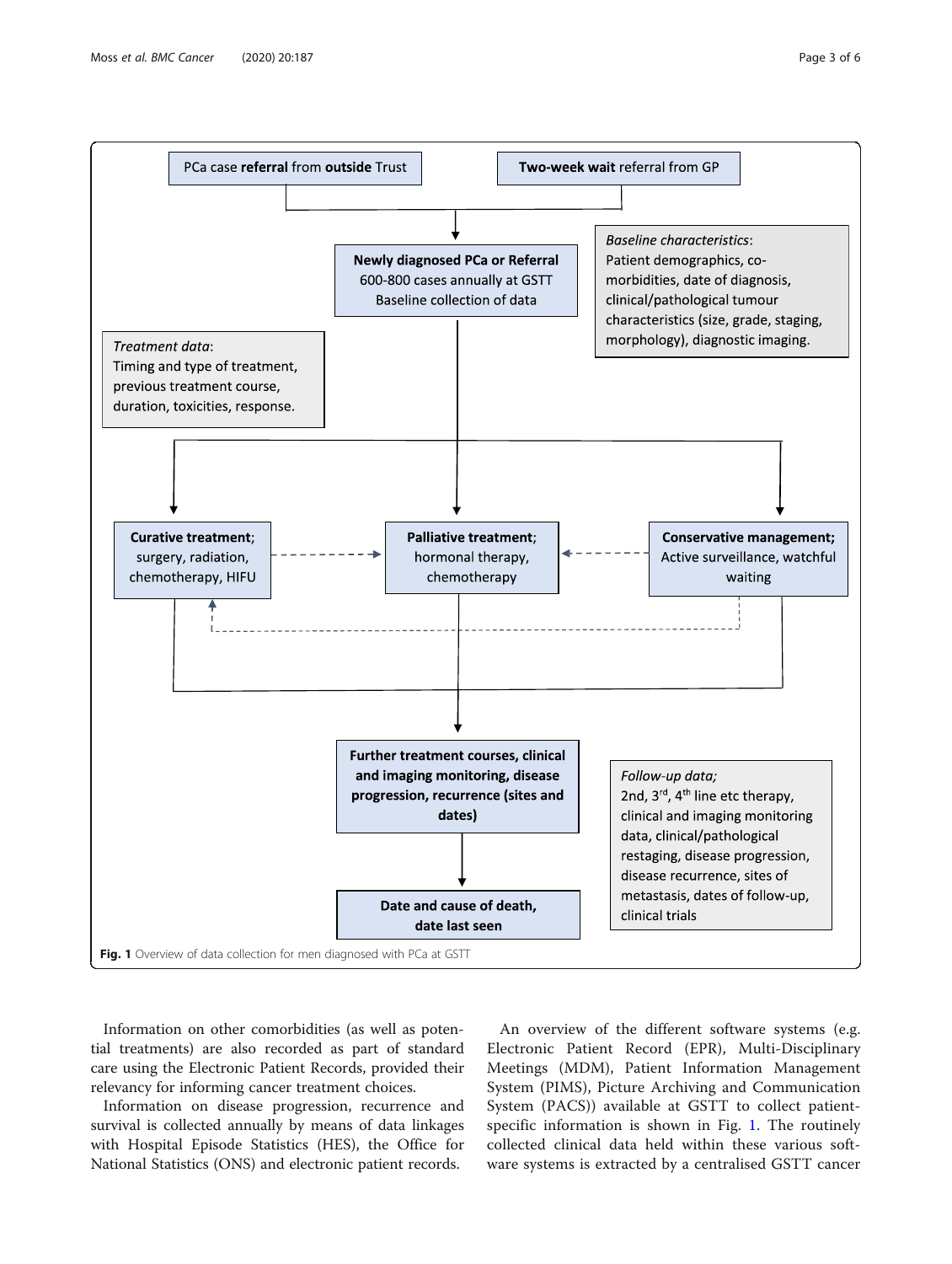<span id="page-3-0"></span>

data team on a monthly basis for inclusion in the compulsory systemic anti-cancer therapy (SACT) and cancer outcomes and services dataset (COSD) national audits. The routinely collected clinical data included in these audits also feed directly into the Guy's Cancer Cohort clinical datasets and information is linked based on the patients' hospital number and date of birth. Additional tailored data extractions, specific to the requirements of the Cancer Cohort, are automated and extracted directly out from each hospital software system for validation and quality checking before inclusion in the Cohort clinical databases. The quality and accuracy of the routinely collected clinical data is further improved through clinician-led initiatives to enter the data in a predefined structured format at source. Identifiable information (i.e. hospital number, date of birth, and postcode), whether collected retrospectively or prospectively, is removed prior to the release of the data for research purposes.

Tumour specific database managers work collaboratively with the GSTT cancer data team to validate the extracted datasets and link follow-up information (relating to treatments, disease recurrence or progression) with patient baseline clinical data. Additional information on progression, recurrence or survival is requested on an annual basis from Public Health

England (PHE), the ONS and HES, and linked with existing patient information using the identifiers mentioned above. Such requests are funded by the Guy's Cancer Real-World Evidence Strategy and clinical departments to strengthen the quality and accuracy of the clinical data.

# Utility and discussion

Guy's Cancer Cohort contributes to the amplification of RWE data science capability and allows to work on challenging cancer research questions. It helps accelerate evidence generation through providing observational studies that can generate new hypotheses and support policy makers. Prior to its formal development, a wide variety of studies had already been published using the clinical data of GSTT's cancer patients (based on individual ethics or audit approval) – including various studies focused on prostate cancer  $[4-9]$  $[4-9]$  $[4-9]$  $[4-9]$ , breast cancer  $[10-13]$  $[10-13]$  $[10-13]$  $[10-13]$  and renal cancer [[14](#page-5-0)]. The below case study shows how data from Guy's Cancer Cohort was used to address a clinically important question for bladder cancer:

#### Case study

Neutrophil to lymphocyte ratio (NLR) as a predictor of outcomes in patients with urothelial carcinoma treated with immune checkpoint inhibitors [\[15](#page-5-0)].

This study aimed to determine prognostic factors for the clinical benefit of pembrolizumab in patients with bladder cancer. Thirty-three patients aged 50 to 85 received single-agent pembrolizumab between January and September 2018. When adjusted for age and line of treatment, the hazards ratio for overall survival with  $NLR > 5$  compared to  $NLR < 5$  was 0.11 (95%CI 0.03– 0.36). Progression-free survival was also better for those patients with a  $NLR > 5$  (Fig. [3\)](#page-4-0).

## Strengths and limitations

In 2015, the Decision Support Unit of the National Institute for health and Care Excellence (NICE) published a first document highlighting the importance of observational data in clinical decision making [[16](#page-5-0)]. Moreover, the reforms to the Cancer Drugs Fund highlighted the role that real-world data can play in technology appraisals. This change occurred as it has been shown repeatedly that patients in randomised clinical trials (RCT) are highly selected and have a

Table 1 Overview of preoperative, perioperative, and postoperative data collected in Guy's Cancer Cohort

| Preoperative TNM stage, weight, height, BMI, American Society of Anesthesiologists (ASA) score, previous surgery, radiation or neoadjuvant |
|--------------------------------------------------------------------------------------------------------------------------------------------|
| chemotherapy                                                                                                                               |

Perioperative Type of surgery, type of lymphadenectomy, blood loss, duration of surgery, accidental organ injury during surgery

Postoperative Complications, re-operations and re-admissions within 90 days, length of hospital stay, pT stage, number of excised lymph nodes and number of excised and metastatic lymph nodes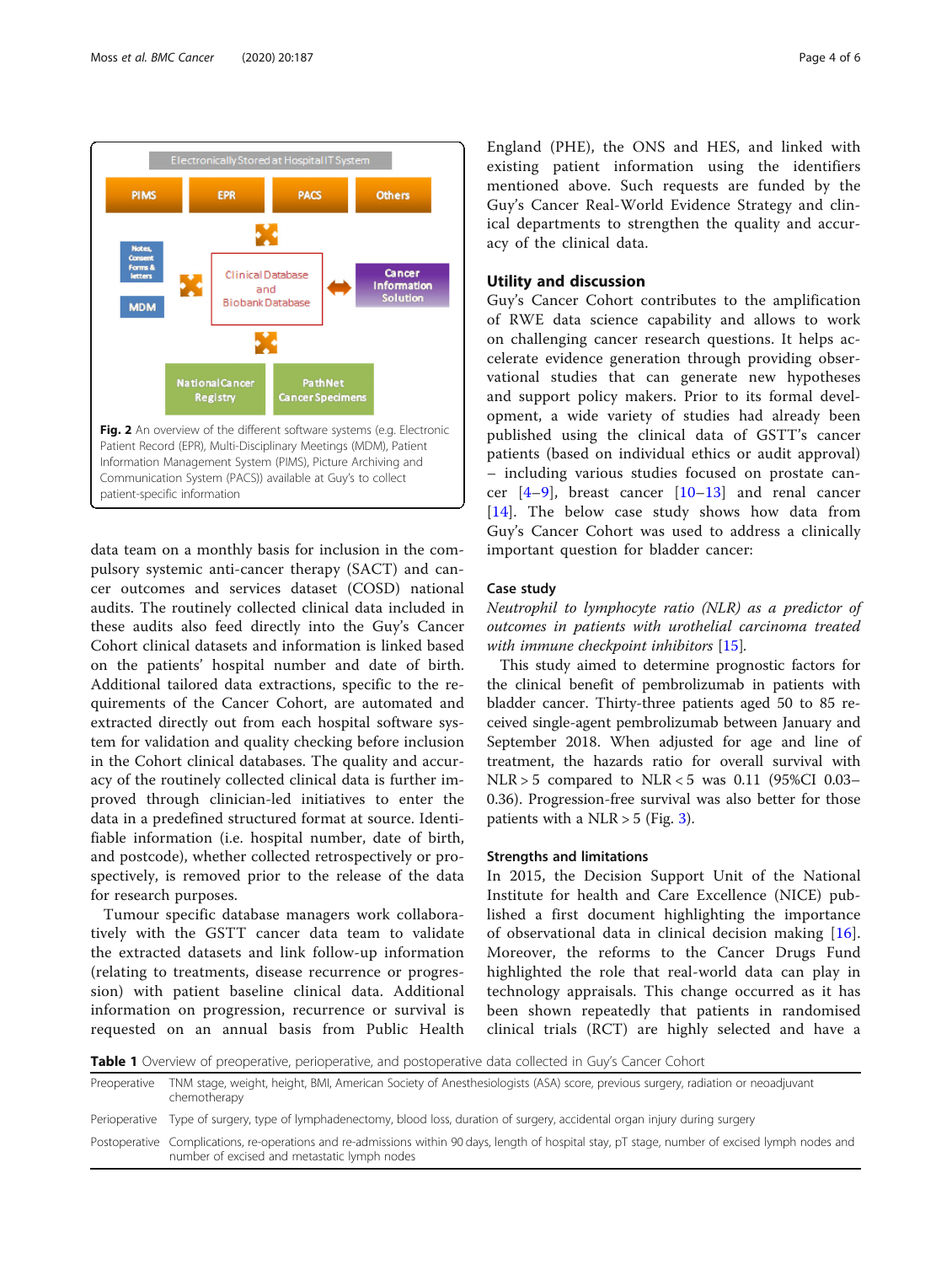<span id="page-4-0"></span>

lower risk profile than real-world populations, with the frequent exclusion of elderly patients and patients with co-morbidities [[17](#page-5-0)–[20](#page-5-0)]. Supplementing RCT evidence with data generated from observational settings (e.g. hospitals) can also improve the external validity of oncology drug trials such that physicians treating patients in real-world settings have the appropriate evidence on which to base their clinical decisions [\[17](#page-5-0), [19,](#page-5-0) [20\]](#page-5-0).

The guidelines from the European GetReal consortium ("incorporating real-life data into drug development") specifically recommend considering evidence from pragmatic trials and non-randomised studies to improve applicability of treatment effect estimates, inform disconnected or scarce networks of evidence, identify patient populations that will likely receive the drug after launch, and to improve relevant to decision/policy makers and patients [\[21](#page-5-0)].

Hence, Guy's Cancer Cohort has the potential to provide real world data covering the clinical management a wide variety of cancers. Equally, due to the geographical location of the Trust, the data reflects ethnic diversity with about 37% of its population being of black or minor ethnic groups [[22](#page-5-0)]. This provides an opportunity to investigate the racial and ethnic disparities in cancer care, diagnostics, and response to treatment [\[23\]](#page-5-0). As with all routinely collected clinical data, there is always the potential for missing data. However, due to the set-up of the information governance of Guy's Cancer Cohort, a variety of data improvement strategies have been put in place to both prospectively and retrospectively update the clinical data collected.

## Access to the data

Each tumour group has a dedicated access committee, which oversee access to data resources within their specific database (tumour-specific). The role of the Committee is to:

Review applications to access the relevant Database, with reference to scientific merit, study design, requestor's financial resources (i.e. details of grant to fund study), and the relevant database's resources. Furthermore, the access committee will rate applications with regard to: strategic value to Guy's Cancer, the collaborative value to Guy's Cancer, the resources requested, and the impact of the proposed research. They will review requests for all data (pilot and full studies), as well as results from pilot studies (with view to approving continued access), interim study updates (time to be determined for individual studies), and extension of studies (which will also require a pilot study stage).

The Guy's Cancer Real World Evidence Programme welcomes specific and detailed proposals for new collaborations from any third party. Initial enquiries should be made to Charlotte Moss (Real World Evidence Programme Coordinator): charlotte.moss@gstt.nhs.uk.

# Conclusions

Guy's Cancer Cohort showcases the importance of Real-World Evidence for improving patient safety and experience, whilst also providing valuable infrastructure to answer clinically relevant observational research hypotheses. Guy's Cancer Cohort promotes collaborative research and will accept applications for the release of anonymised datasets for research purposes.